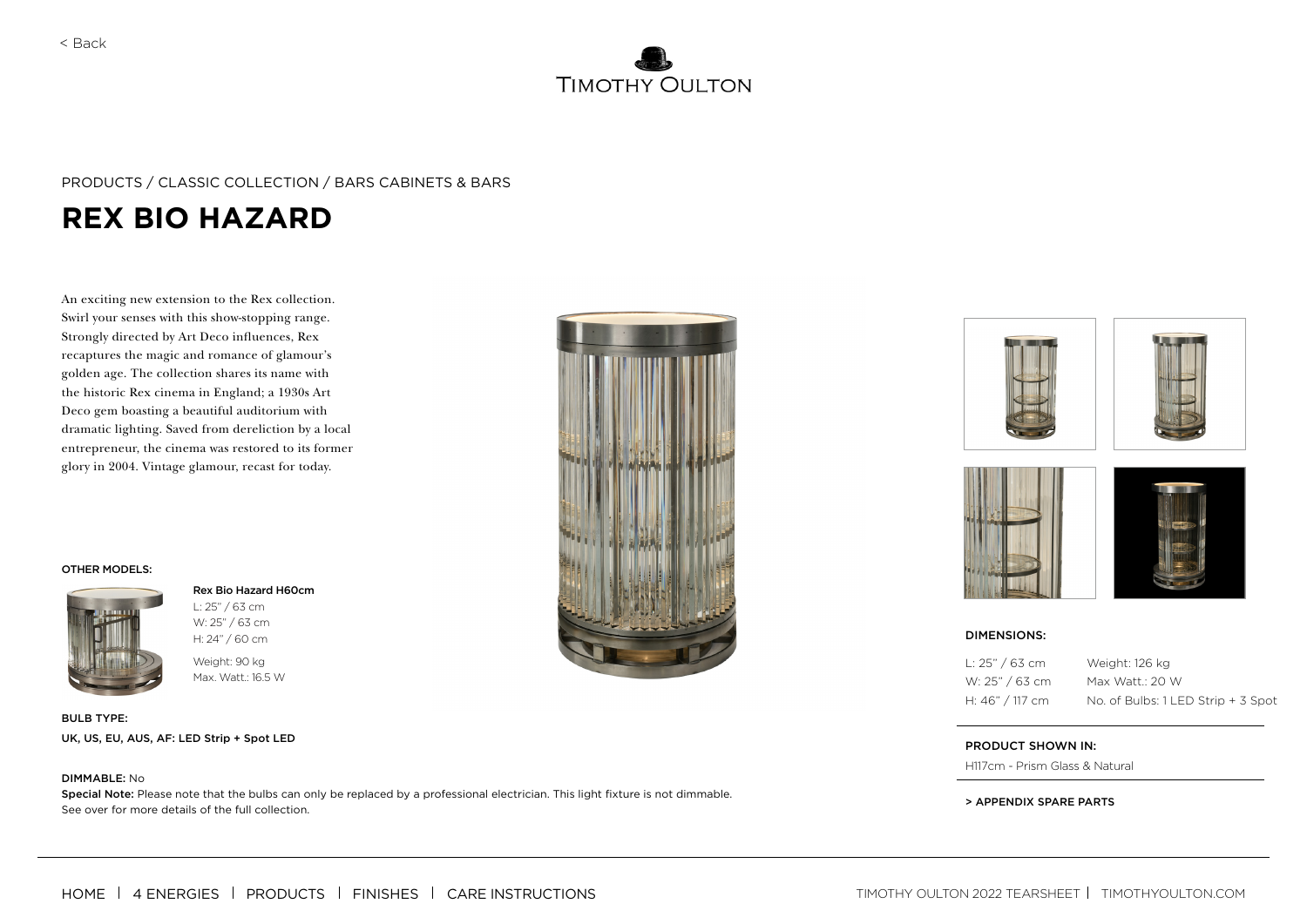

# PRODUCTS / CLASSIC COLLECTION / BARS CABINETS & BARS / REX BIO HAZARD

# FULL COLLECTION



Rex Pendant 110cm L: 43" / 110 cm W: 43" / 110 cm H: 26" / 66 cm

Weight: 99 kg Max. Watt.: 180 / 250 W No. of Bulbs: 10





W: 35.2" / 90 cm H: 25.6" / 65 cm Weight: 59 kg

Rex Pendant 90cm L: 35.2" / 90 cm

Max. Watt.: 144 / 200 W No. of Bulbs: 8



70cm L: 27.3" / 70 cm W: 27.3" / 70 cm H: 25.6" / 65 cm

Rex Pendant

Weight: 41 kg Max. Watt.: 108 / 150W No. of Bulbs: 6

Rex Flushmount **IMAGE COMING** 66cm SOON

L: 26" / 66 cm W: 26" / 66 cm H: 12.2" / 31 cm

W: 26" / 45 cm H: 12.2" / 31 cm Weight: 19 kg

45cm L: 26" / 45 cm

Rex Flushmount

Weight: 38 kg Max. Watt.: 108 / 150W Max. Watt.: 100W No. of Bulbs: 6

No. of Bulbs: 4



Rex Table Lamp L: 17.4" / 44.5 cm W: 17.4" / 44.5 cm H: 27.3" / 70 cm

Weight: 37 kg Max. Watt.: 72 / 100 W No. of Bulbs: 4





Weight: 11 kg Max. Watt.: 54 / 75 W No. of Bulbs: 3



Rex Floor Lamp L: 25.4" / 65 cm W: 25.4" / 65 cm H: 66.4" / 170 cm

Weight: 52 kg Max. Watt.: 108 / 150W No. of Bulbs: 6



Rex Tall Mirror - 220cm

 $1:48" / 123$  cm W: 6.2" / 16 cm H: 86" / 218 cm

Weight: 152 kg Max. Watt.: 96 / 600 W No. of Bulbs: 24



Rex Tall Mirror - 240cm L: 53.9" / 137 cm W: 6.3" / 16 cm H: 93.8" / 240 cm

Weight: 165 kg Max. Watt.: 96 / 600 W No. of Bulbs: 24



Rex Round Mirror L: 37.1" / 95 cm W: 6.3" / 16 cm H: 37.1" / 95 cm

Weight: 34 kg Max. Watt.: 144 / 200 W No. of Bulbs: 8



135cm L: 53" / 135 cm W: 34" / 86 cm H: 17" / 42 cm

Weight: 133 kg Max Watt.: LED - 64 W / Incandescent - 400 W / Halogen - 288 W No. of Bulbs: 16

Rex Rectangle Coffee Table

### Rex Rectangle Coffee Table 155cm L: 61" / 155 cm W: 34" / 86 cm H: 17" / 42 cm

Weight: 157 kg Max Watt.: LED - 68 W / Incandescent - 425 W /

CONTINUE >>

Halogen - 306 W No. of Bulbs: 17